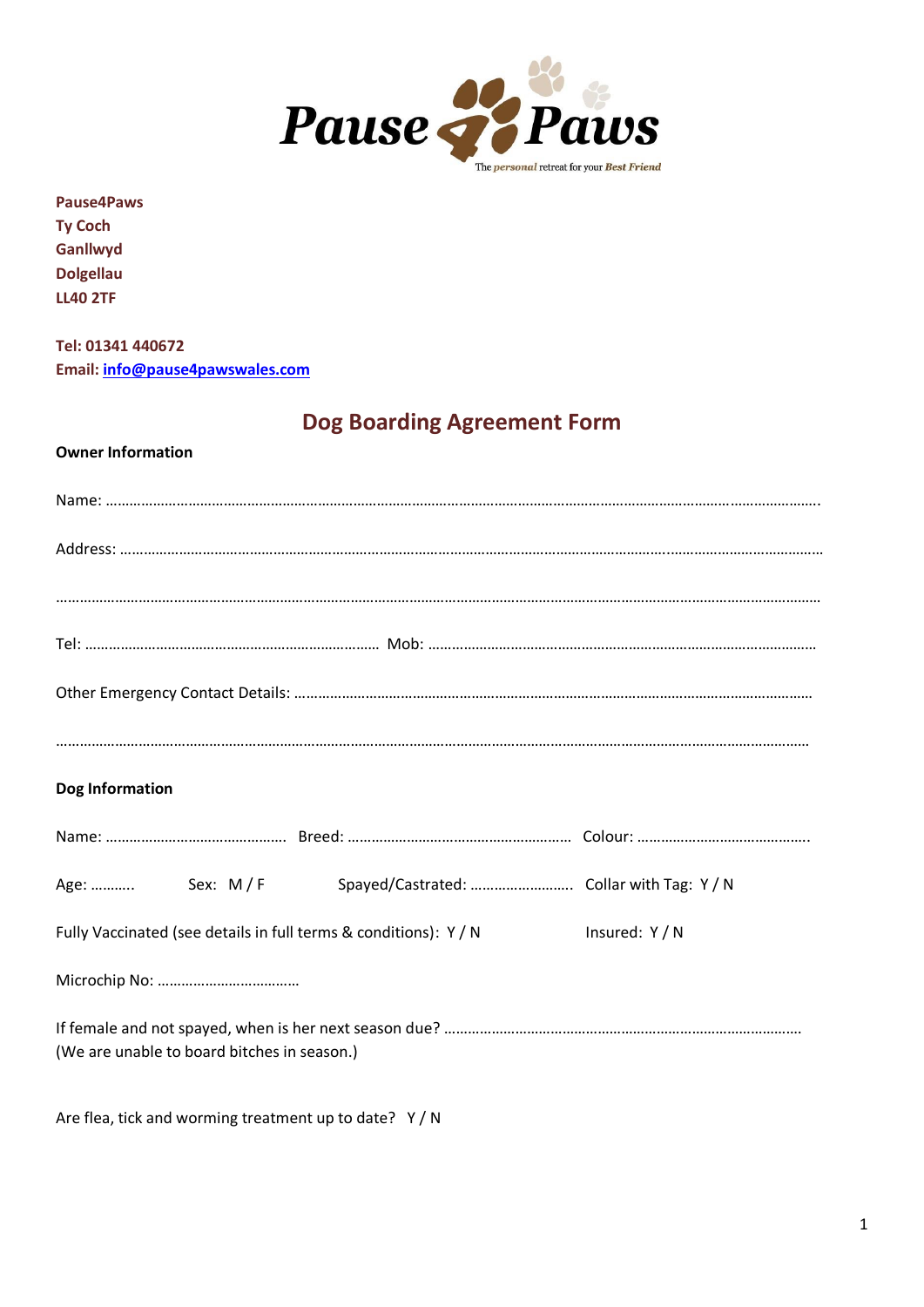| Is your dog fully house trained? (Never messes or urinates in the house.)<br>Y/N |  |                                                                                        |                       |                                                                                                                      |  |
|----------------------------------------------------------------------------------|--|----------------------------------------------------------------------------------------|-----------------------|----------------------------------------------------------------------------------------------------------------------|--|
| Dog Sociability: Good / Poor                                                     |  |                                                                                        | Dominant / Submissive |                                                                                                                      |  |
| Good with people: Y / N                                                          |  |                                                                                        |                       | Good with livestock: Y / N (We live in sheep country.)                                                               |  |
|                                                                                  |  |                                                                                        |                       |                                                                                                                      |  |
|                                                                                  |  |                                                                                        |                       |                                                                                                                      |  |
|                                                                                  |  |                                                                                        |                       | Does your dog pull on a lead when out for walks? Y/N (All dogs will be walked on a lead.)                            |  |
| Diet / feeding instructions:                                                     |  |                                                                                        |                       |                                                                                                                      |  |
|                                                                                  |  |                                                                                        |                       |                                                                                                                      |  |
|                                                                                  |  |                                                                                        |                       |                                                                                                                      |  |
|                                                                                  |  | You agree to provide enough food for the duration of your dog's stay.                  |                       |                                                                                                                      |  |
| Is your dog allowed treats/titbits? Y/N                                          |  |                                                                                        |                       |                                                                                                                      |  |
|                                                                                  |  | Where does your dog usually sleep? Hall, Lounge, etc. (We do not allow dogs upstairs.) |                       |                                                                                                                      |  |
|                                                                                  |  |                                                                                        |                       |                                                                                                                      |  |
| home.                                                                            |  |                                                                                        |                       | You agree to bring your dog's own bedding (and if possible a favourite toy) to help your dog settle quickly into our |  |
|                                                                                  |  |                                                                                        |                       | Describe your dog's level of obedience, and any unusual command words that your dog responds to:                     |  |
|                                                                                  |  |                                                                                        |                       |                                                                                                                      |  |
| Is your dog likely to:                                                           |  | (Please circle the appropriate answer)                                                 |                       |                                                                                                                      |  |
| Jump onto furniture?                                                             |  | Often                                                                                  | occasionally          | never                                                                                                                |  |
| Jump up at people?                                                               |  | Often                                                                                  | occasionally          | never                                                                                                                |  |
| Bark?                                                                            |  | Often                                                                                  | occasionally          | never                                                                                                                |  |
| Whine?                                                                           |  | Often                                                                                  | occasionally          | never                                                                                                                |  |
| Chew furniture?                                                                  |  | Often                                                                                  | occasionally          | never                                                                                                                |  |
| Fight with other dogs?                                                           |  | Often                                                                                  | occasionally          | never                                                                                                                |  |
| Scratch at carpets or doors?                                                     |  | Often                                                                                  | occasionally          | never                                                                                                                |  |
|                                                                                  |  | Is your dog possessive or protective over food, toys, chews, collar etc? Y/N           |                       |                                                                                                                      |  |

(This is to assess how your dog can be expected to behave whilst boarding with us, and alert us if they do anything that may be out of character.)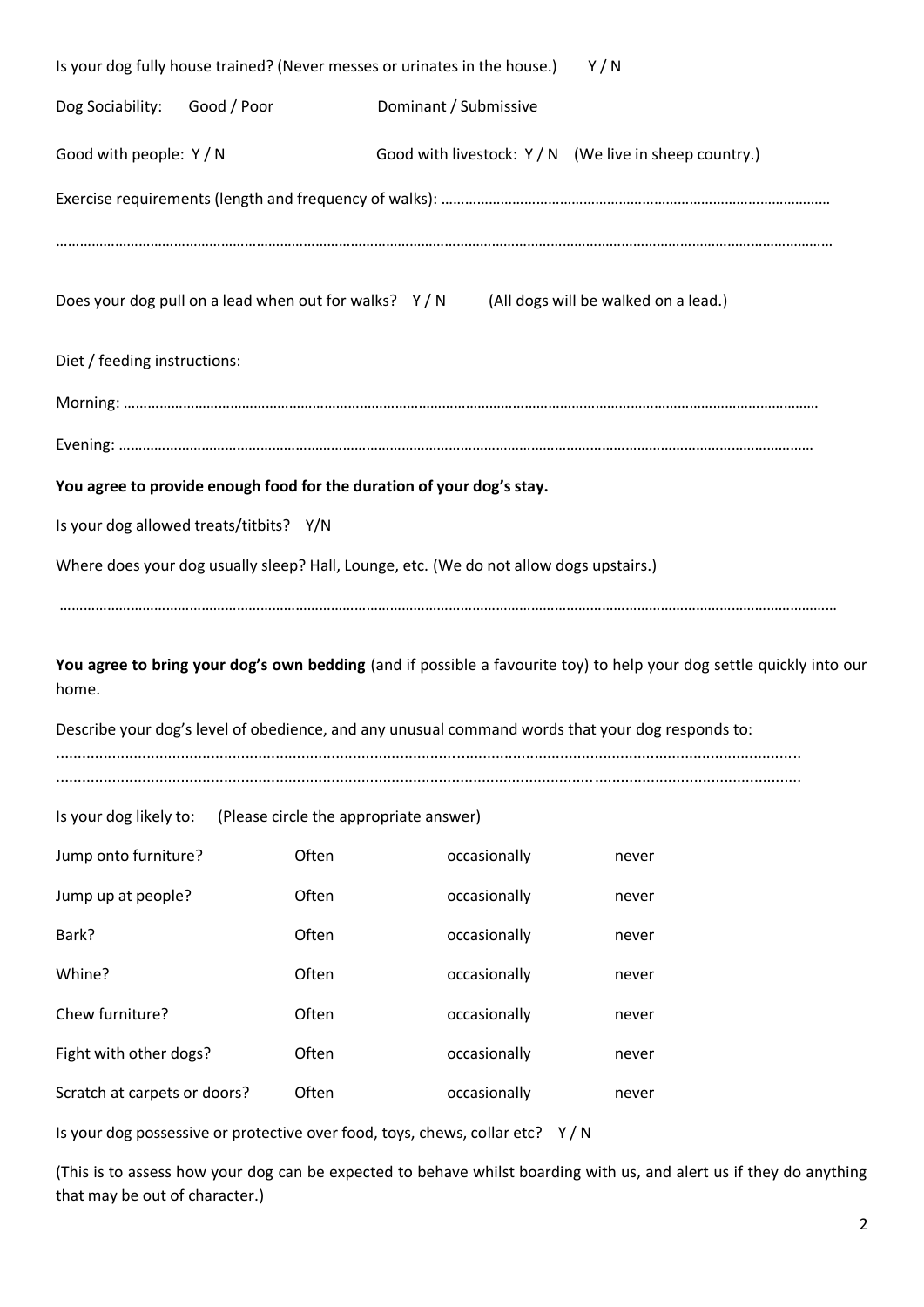Behaviour of your pet (e.g. anything else that I should be wary of and whether they get along with other dogs, as they may encounter other dogs on walks.)

…………………………………………………………………………………………………………………………………………………………………………………

## **Disclosure of Behavioural Issues:**

As a responsible pet owner, it is your obligation to disclose ALL behavioural issues and aggressive tendencies. We take the safety of our client's pets, the public and indeed our own safety very seriously. Non-disclosure of previous aggressive behaviour, however regular or sporadic, is irresponsible and dangerous

Pet Medical History (e.g. history of seizures? medication required?).

…………………………………………………………………………………………………………………………………………………………………………………

…………………………………………………………………………………………………………………………………………………………………………………

## **Vet Practice Details**

Address: ……..…………………………………………………………………………………………………………………………..……………………………... ………………………………………………………………………………………………………………………………………………………………………………..

Tel No: ………………………………………………………………………

We will make every possible effort to ensure the safety of your dog(s) but feel it is important to highlight that there are always risks involved when walking dogs, just the same as if you were walking your dog yourself. By agreeing to take up our services the owner accepts these risks.

Your dog will be walked on public tracks and paths.

#### **We ask that owners ensure their dog(s) are up to date with vaccinations, flea and tick treatments and worming and wear a securely fitted collar with ID tag. We will take a copy of your dogs original vaccination card/certificates for our records.**

By taking up our services the owner accepts full liability for the behaviour of their pets, for any vet fees or damage costs incurred as a result of their pet's behaviour whilst in our home or while being walked or in the care of Pause4Paws. This includes any third party claims associated with your pet whilst he/she is in our care.

The owner is to make full disclosure of any behaviour or characteristic problems which might make their dog unsuitable for walking or day care. These include; aggression towards dogs or humans, health problems, incontinence or lack of house training, destructive behaviour, separation anxiety, excessive loud barking or whining and any other anti-social behaviour. Failure on the part of the dog owner to disclose any matter which might render their dog unsuitable for any service provision will be deemed a material omission amounting to fundamental breach of agreement.

In the event of an incident or altercation between your pet and another we will check your pet for injury and if veterinary treatment is deemed necessary we will attempt to contact you immediately. Should we not be able to speak with you, we assume the right to make decisions regarding your pet's health and will take your pet either to your regular vet or in an emergency to the nearest vet without delay. Any decision will be made in the best interests of the pet or on the advice of a veterinary surgeon and the owner accepts responsibility for payment of any veterinary fees incurred.

We are confident your dog(s) will enjoy their time with Pause4Paws, and have plenty of exercise, fun and socialization.